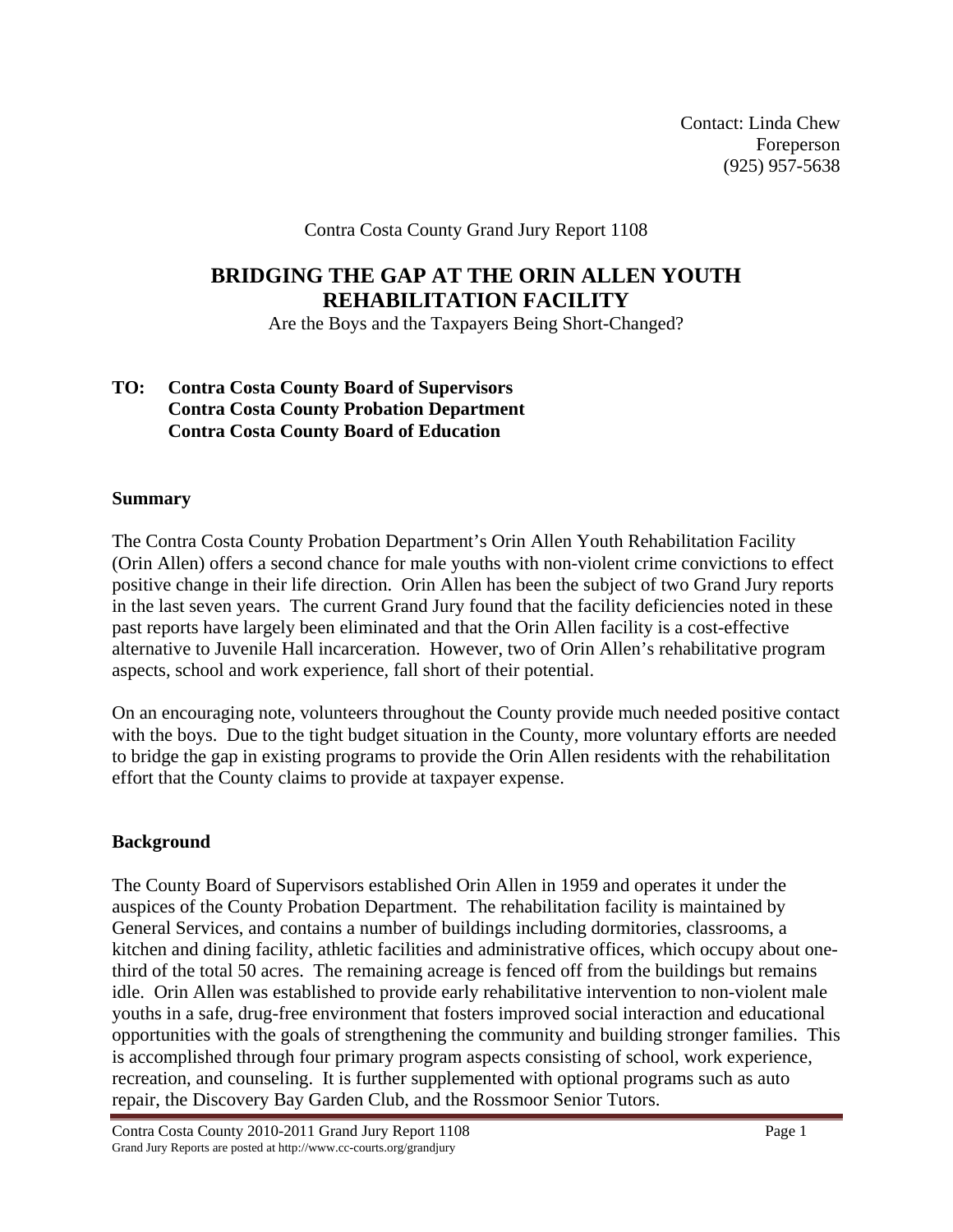Treatment programs are immediately implemented on the arrival of a resident to develop objectives that will improve his character, self esteem and life goals. Residency lasts three months to a year. The rehabilitation facility is neither security-fenced nor guarded and has the capacity to house 100 residents. It is staffed by a superintendent, probation counselors, office administrative staff, a part-time school principal, teachers and a nurse.

The Grand Jury investigated Orin Allen to determine if deficiencies noted in two previous Grand Jury reports (0503 and 0905) had been corrected. Data was gathered through interviews, on-site visits, and examination of records, reports and other documentation.

The Grand Jury found that the deficiencies noted in the two previous Grand Jury reports which focused primarily on food service and the physical condition of the facility have been remedied. There are, however, minor improvement opportunities remaining that could easily be mitigated with improved routine maintenance and continued inspection and replacement of dormitory bedding. Report 0905 also identified cost savings by closing the facility. However, the Grand Jury was provided with information showing an average cost per bed per day of \$306 for each resident at the Juvenile Hall and only \$167 for each resident at Orin Allen, making Orin Allen a cost-effective alternative to Juvenile Hall incarceration.

## **The Grand Jury found some of the rehabilitative programs to be deficient and in need of immediate improvement.**

The school staff provides an educational experience commensurate with the needs of each resident. The school day begins at 8 a.m. and ends early afternoon. There are some optional sports activities but residents have free time for the remainder of the day. This idle time could be used to integrate and reinforce school work into some meaningful activity, such as industrial arts, that would benefit both the residents and the facility.

Though the County website (www.co.contra-costa.ca.us/index.aspx?NID=689) outlines work experience programs at Orin Allen, there are no consistent janitorial, landscaping, cooking or laundry work experience programs being conducted. While the facility has a culinary arts classroom, it has been about one year since the formal program was functioning.

The auto repair program has access to a shop, but the instructor is only available two to three months out of the year and class size is limited. The animal husbandry program was described on the website (www.co.contra-costa.ca.us/index.aspx?NID=691) as being more robust than what was observed. No outside help or direction from educational or animal farming groups, such as individuals from the 4H or high school FFA (Future Farmers of America) participants, was identified. These two programs are the stated backbone of the rehabilitation process.

Multiple requests for information made to different layers of management within the Office of Education resulted in contradictory and incomplete responses. No one could outline the educational offerings at Orin Allen or explain how each is being accomplished in the classroom. No evidence was found of strategic and collaborative planning among the leadership of the school, the Probation Department, and the Office of Education. While there is some enthusiasm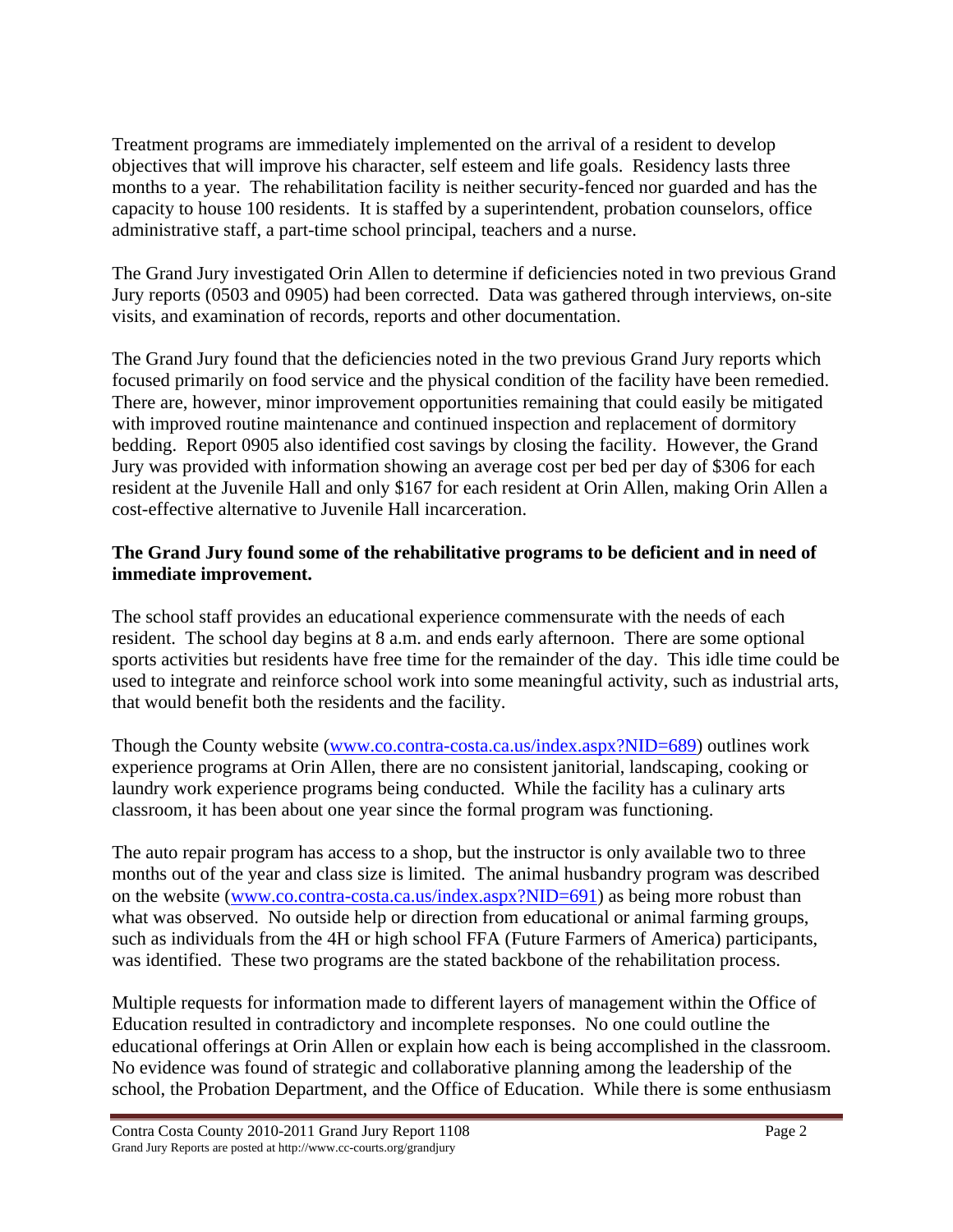for helping the residents at the staff level, it does not carry throughout the organization. There is also no formal collaboration between these entities to plan and provide for programs designed to better prepare these youth to reenter society as productive members with new skills and interests.

The Grand Jury also found the acreage under-utilized. There is a fenced animal pasture which could be utilized for a volunteer-staffed County horse rescue sanctuary that could help revitalize the livestock program. Also, there is a separate gated road to gain access to unused farm acreage which could be leased for cattle grazing or hay-growing operations to provide income to the ranch to fund additional programs for the residents. There is also the option of using a portion of the grounds as an east county maintenance yard facility.

The enrichment programs provided by community volunteers foster positive, non-judgmental interaction between the residents and these community citizens. The Discovery Bay Garden Club provides an enrichment program for the residents from spring through fall, with instruction in vegetable gardening and ornamental horticulture. Also noteworthy is the teamwork and dedication of the Rossmoor Senior Tutors who bring a busload of volunteers to provide enrichment on a weekly basis. These volunteers help the residents build self-esteem and interpersonal skills by teaching social, educational, and life skills on an informal basis. The Tutors have been providing this outreach for the past 24 years and serve as an example of the positive impact concerned citizens can bring to the rehabilitation process. The Grand Jury observed the use of volunteers to be an effective way to provide increased positive experiences and relationships for the residents.

## **FINDINGS**

- 1. Orin Allen is a cost-effective alternative to the Juvenile Hall facility.
- 2. There is no formal training in construction, food preparation or horticulture.
- 3. Residents do not routinely perform minor facility maintenance and repairs.
- 4. There are no regularly scheduled collaborative planning sessions between the County Probation Department and Office of Education leadership concerning the Orin Allen Youth Rehabilitation Facility.
- 5. Management personnel at the Office of Education have varying levels of knowledge about the execution of their educational programs currently offered at Orin Allen.
- 6. The Rossmoor Senior Tutors provide a valuable service to the residents of the Orin Allen Youth Rehabilitation Facility.
- 7. Community volunteers provide additional enrichment opportunities for Orin Allen residents.